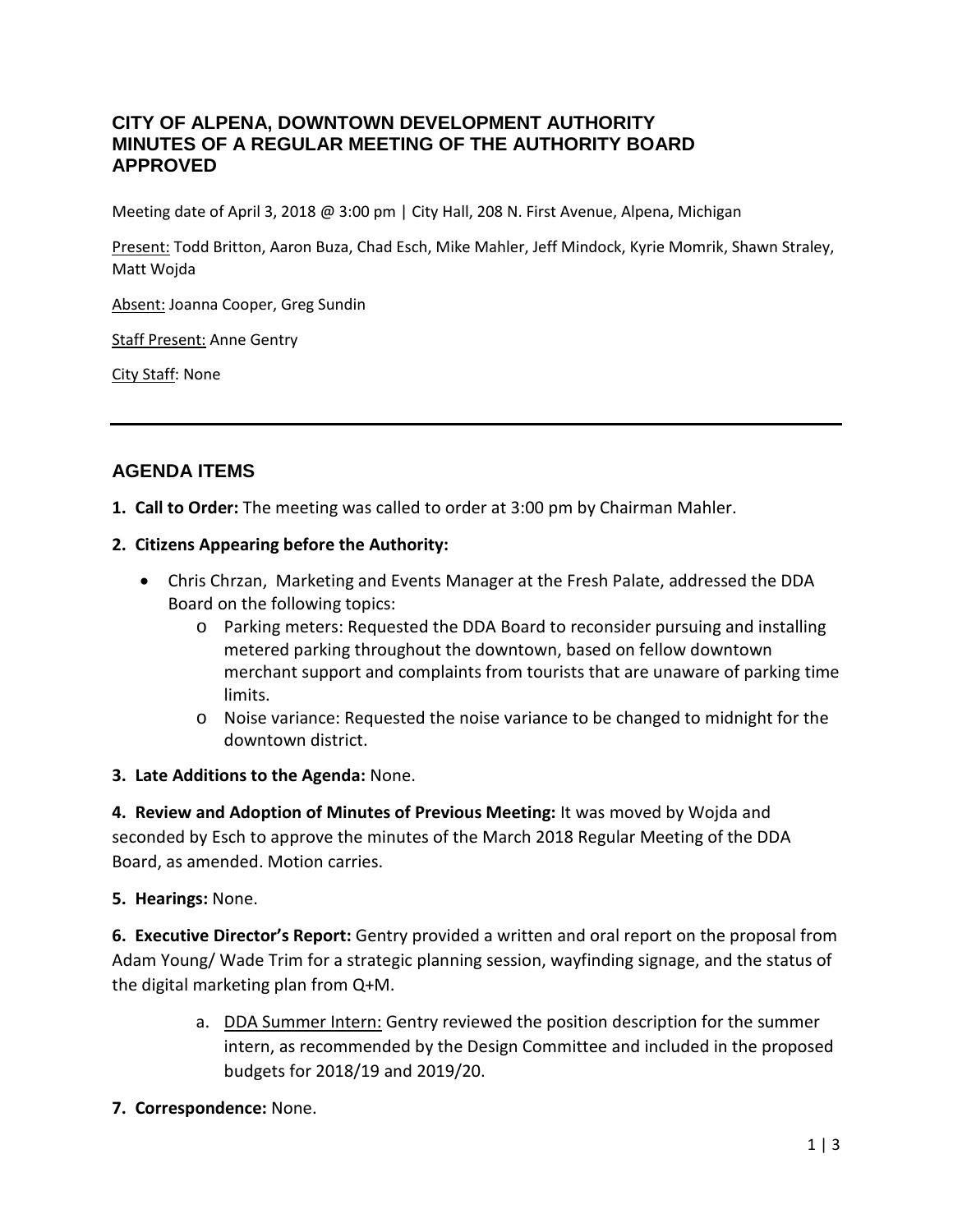**8. Review and Acceptance of Monthly Financial Reports:** Britton moved and Esch seconded to approve both the Financial Reports for March 2018 as presented and the two attached Budget Amendments for funds 216 and 217. Motion carries.

a. Budget Amendments: 216 & 217 (Life Insurance/ LTD)

### **9. Committee Reports**

- a. Budget/ Finance: Gentry reviewed the proposed budget for 2018/2019 as recommended by the Budget/ Finance committee.
	- i. *2018/ 2019 Budget.* Esch moved and Wojda seconded to approve the Budget for 2018/2019 and 2019/2020 with the addition of \$5,000 to the Façade Grant line item (216-269-967.001). Motion carries.
- b. Education & Promotion: Gentry provided an update to the group about the marketing plan, non-digital advertising initiatives, and the creation of a signature summer event.
- c. Design & Beautification: Britton reported on Façade Grants, the summer intern position, and follow-up with the Old Town sign repair.
- d. Economic Development: Mahler updated the group on signage for vacant properties and general maintenance, and the committee's discussion about a proposed food truck ordinance.
- e. Parking: Gentry provided an update on wayfinding and parking signage and overnight parking within the downtown.

**10. Report from the City of Alpena:** Rich Sullenger provided updates about the Dog Park and the two-way traffic study that was completed for Second Avenue.

### **11. Unfinished Business**

a. Dog Park Fencing: funding request: Rich Sullenger made a request on behalf of the City of Alpena to the DDA to contribute funds towards the \$7500 cost to upgrade the fence surrounding the Dog Park to a wrought-iron appearance styled fence. Momrik moved to deny financial support for the Dog Park, motion received no support. No additional action taken.

### **12. New Business**

a. Director Performance Evaluation: Mahler reported to the group about the Personnel Committee's evaluation of the Executive Director's first year. Esch moved and Straley seconded to approve the presented report and salary raise from \$38,000 to \$40,000. Motion carries.

# b. Organizational Information

i. *Board Member Reappointment: Aaron Buza*. Wojda moved and Momrik seconded to recommend the reappointment of Aaron Buza to the DDA Board for another four year term beginning 4/21/18. Motion carries.